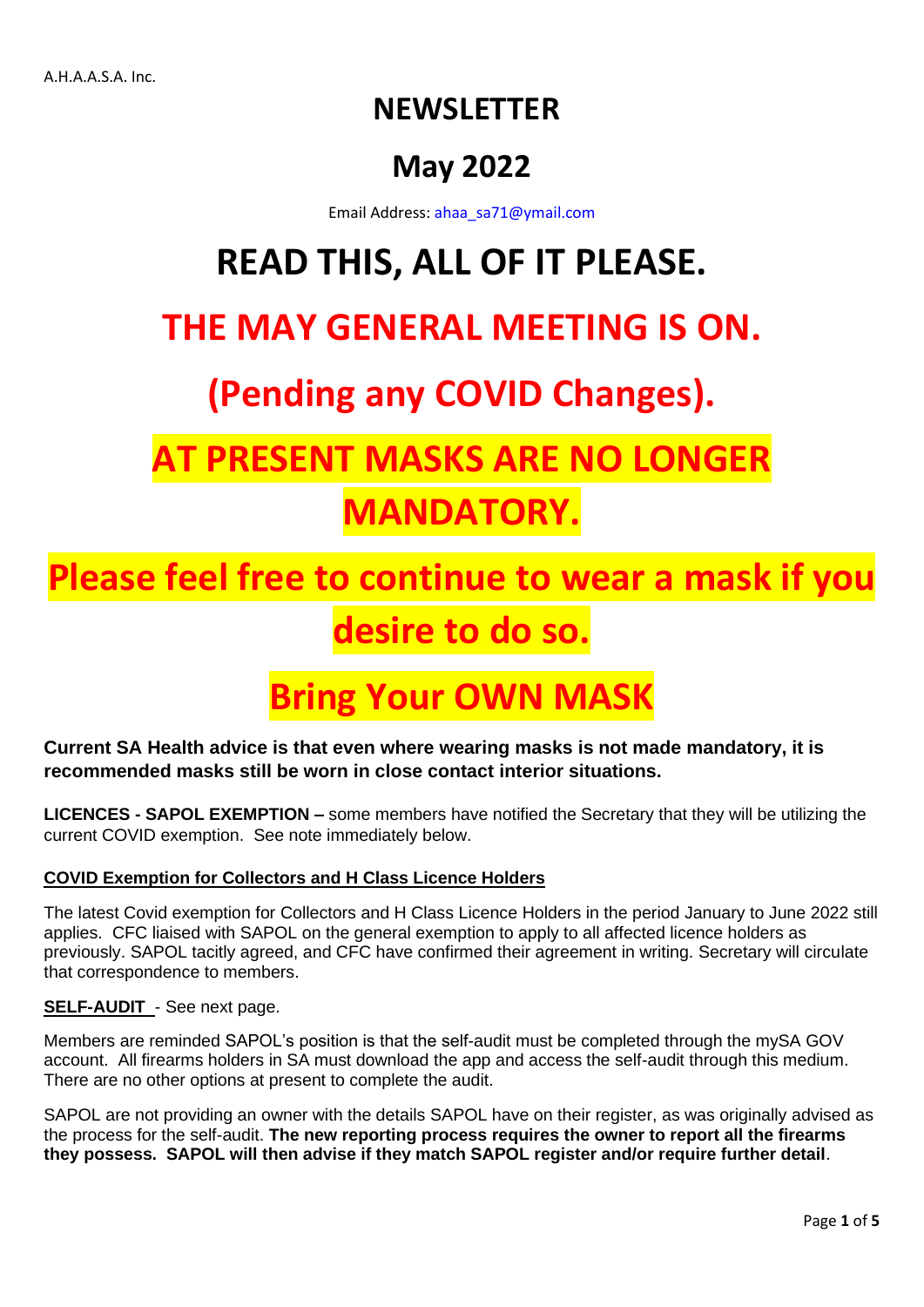SAPOL advised that the new self-audit process through the mySA GOV app should only take about 5 minutes per firearm. This is disputed by most persons who have undertaken the audit to date, the average time being generally 30-35 minutes or more, due to the reported situation that those completing the audit to date are required to then submit more detail and photographs for the majority of their firearms - only one firearm per each email to SAPOL. The CFC are monitoring this issue.

Please attempt to complete the Audit should you receive the letter requesting you do so - if you have issues, please advise either Ray or Graham who will refer it to CFC.

As reported last newsletter the CFC President was to contact the OC FAB assuming he had returned from Leave. Ray has since been advised during contact with SAPOL on errors in their Data Base, that the OC FAB has been redeployed. Current stand-in is Acting OC Inspector John Edwards.

#### **GELBLASTERS**

*Refer Previous Newsletters - Following the President's discussion re Gelblasters for collectors and SAPOL acknowledging the matter was "an unintended consequence" of the hasty legislation and the current legislation ascribing Class A to Gelblasters (permitting these firearms to be held on a Collector Licence and hence owned and displayed without any further provision necessary) SAPOL requested CFC to present this formally for review before progressing with wide circulation.*

*Ray submitted as requested in October, pointing out there was already provision in the current legislation and hence no changes were required, merely SAPOL to amend their policy, but was no response yet from SAPOL\*

Still nothing from SAPOL - this was to be taken up with OC "Billie" Thompson, but he has departed FAB. Acting OC will be approached re this long outstanding member.

#### **CHIT REQUESTS AND AUTHORISED OFFICERS**

**Despite continual advices re provision of chits, members continue to contact the Secretary and this has got beyond a joke, creating unnecessary work for the Secretary and just delays processing the chits. Those involved, please lift your game.** *(entered by the President)*

Members, please read the Newsletters regarding the processes for requesting chits. **The Secretary IS NOT an Authorised Officer to sign chits.** 

Authorised Officers are:**--** Tony Hylton, Greg Lane and *Peter Hillyard (Due to family reasons please refrain from sending requests for Chits to Peter for two months)*.

#### **CALENDAR OF TOPICS**

| <b>Month</b>        | <b>Topic 1</b>                                                            | <b>Topic 2</b>  | <b>Topic 3</b>                                  |
|---------------------|---------------------------------------------------------------------------|-----------------|-------------------------------------------------|
| <b>May</b>          | Cat D & P Firearms                                                        | Air Force Items | Anything in your Collecting<br>Field.           |
| June                | D Day Items from all<br>participants being with Allied<br>or Axis Forces. | Trench Art      | Anything within your<br><b>Collecting Field</b> |
| <b>SPECIAL NOTE</b> |                                                                           |                 |                                                 |
| July                | DEFERRED TRADE and SELL NIGHT<br>D                                        |                 |                                                 |

Haven't brought something along to display because the topics don't fit your collection? Feel free to suggest some topics that do. We are always on the hunt for new and interesting display topics.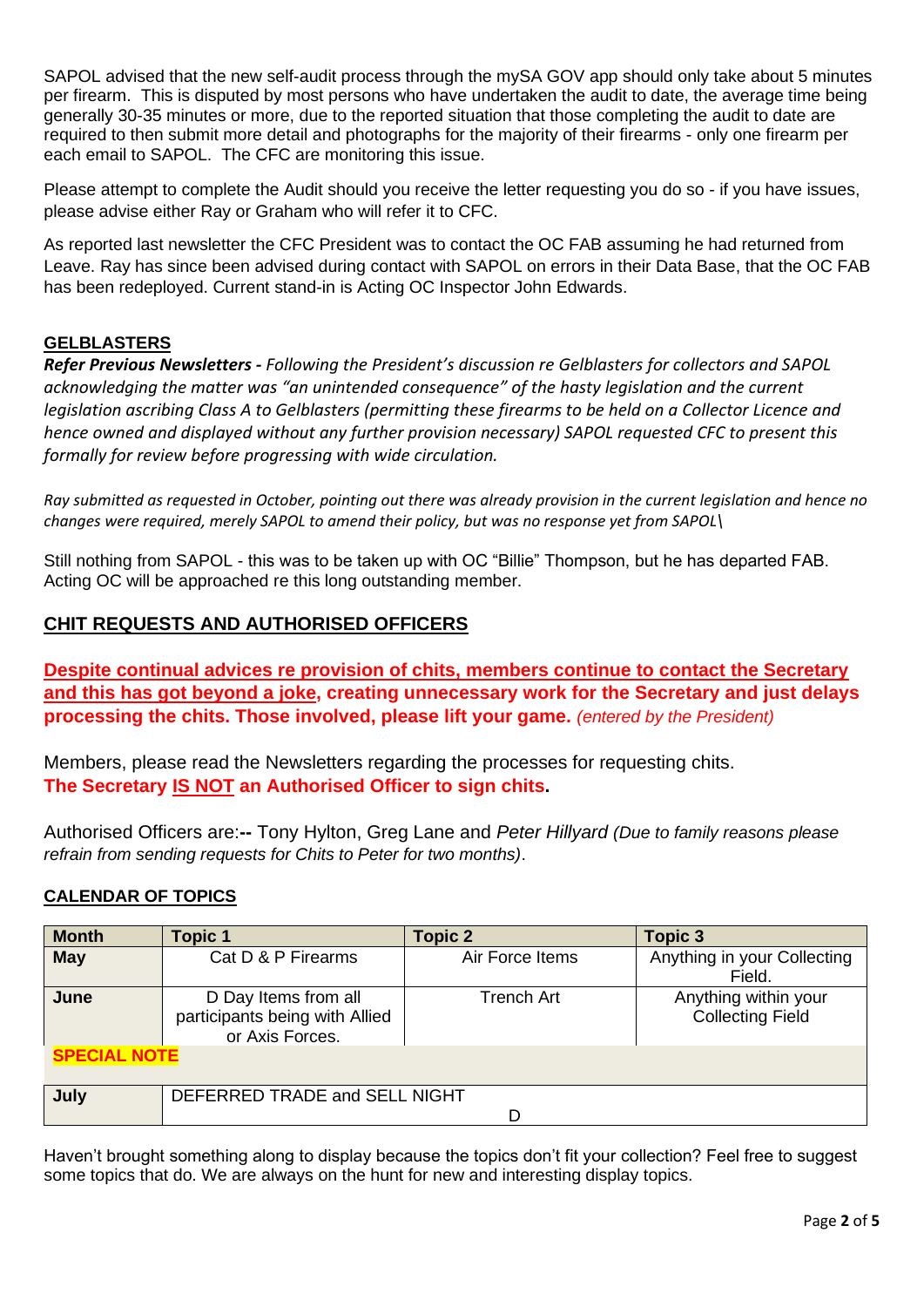#### **BRANCH MEETINGS**

Next Northern Branch meeting will be Friday 27<sup>th</sup> May 2022 at the Pt Pirie Pistol Club commencing at 1930 hrs, (7:30 pm)

Next Yorke Peninsular Branch meeting to be held at the Minlaton Uniting Church. Date TBA. Phone Trevor on 0414404482 for details.

Next SE Branch meeting Friday 6<sup>th</sup> May 2022 at the Mt Gambier Gun Club. Phone Ian on 0429918045 for details.

#### **DAYTIME MEETINGS**

The next Daytime Meeting will be in what remains of the usual hall at **Clayton Wesley Uniting Church** on **Thursday 30th June 2022** commencing at 1330 hrs (1:30 pm). **Items for display for the next daytime meeting are anything in your collecting field.**

#### **ASSOCIATION 50TH ANNIVERSARY COMMEMORATIVE BADGES**

The 50<sup>th</sup> Anniversary Badges have been issued to all Country Branches. Approximately 50% of Metropolitan members have received their free 50<sup>th</sup> Anniversary Badge. Any metropolitan members who have not yet received their free 50<sup>th</sup> Anniversary badge and wish to obtain one may do so on attendance at the general monthly meeting of the Association.

Any member who wishes to purchase a  $50<sup>th</sup>$  Anniversary badge may do so at a cost of \$10. See Tony Rech if you wish to purchase a 50th Anniversary Badge.

#### **UPCOMING TENDER - MILITARIA REFENCE BOOKS FROM THE ESTATE OF BRUCE TUNSTILL**

There will be an upcoming tender for militaria reference books from the estate of Bruce Tunstill. All offers will be considered. There will be a selection of both reserved and un-reserved prices as applicable. All monies raised will be donated to the Association.

A reference list of titles along with a price guide will be available with the June Newsletter. The point of contact for further information, after the auction process is set, is Graham Tweeddale.

#### **NEW MEMBER APPLICATIONS**

Nil new applicants for this newsletter.

#### **QUARTERLY MAGAZINE**

The new format of the Association's Quarterly Magazine is to be reviewed and finalised by the new Editor for the Committee of Management to review the first edition.

**SUBS UPDATE. – SUBS PAYMENTS ARE NOW OVERDUE See next page** Subs should have been by February 2022 otherwise a late fee will be incurred. (See information below).

**Members who are unfinancial by COB May 2022 will no longer be members of the Association under the Constitution and SAPOL MUST BE ADVISED with associated consequences**. **Please ensure that you have paid your 2022.** 

SAPOL will be advised of those members who are the holders of a Collector Firearms Licence that are unfinancial in 2022.

Former members who wish to join the Association must reapply by way of application to do so.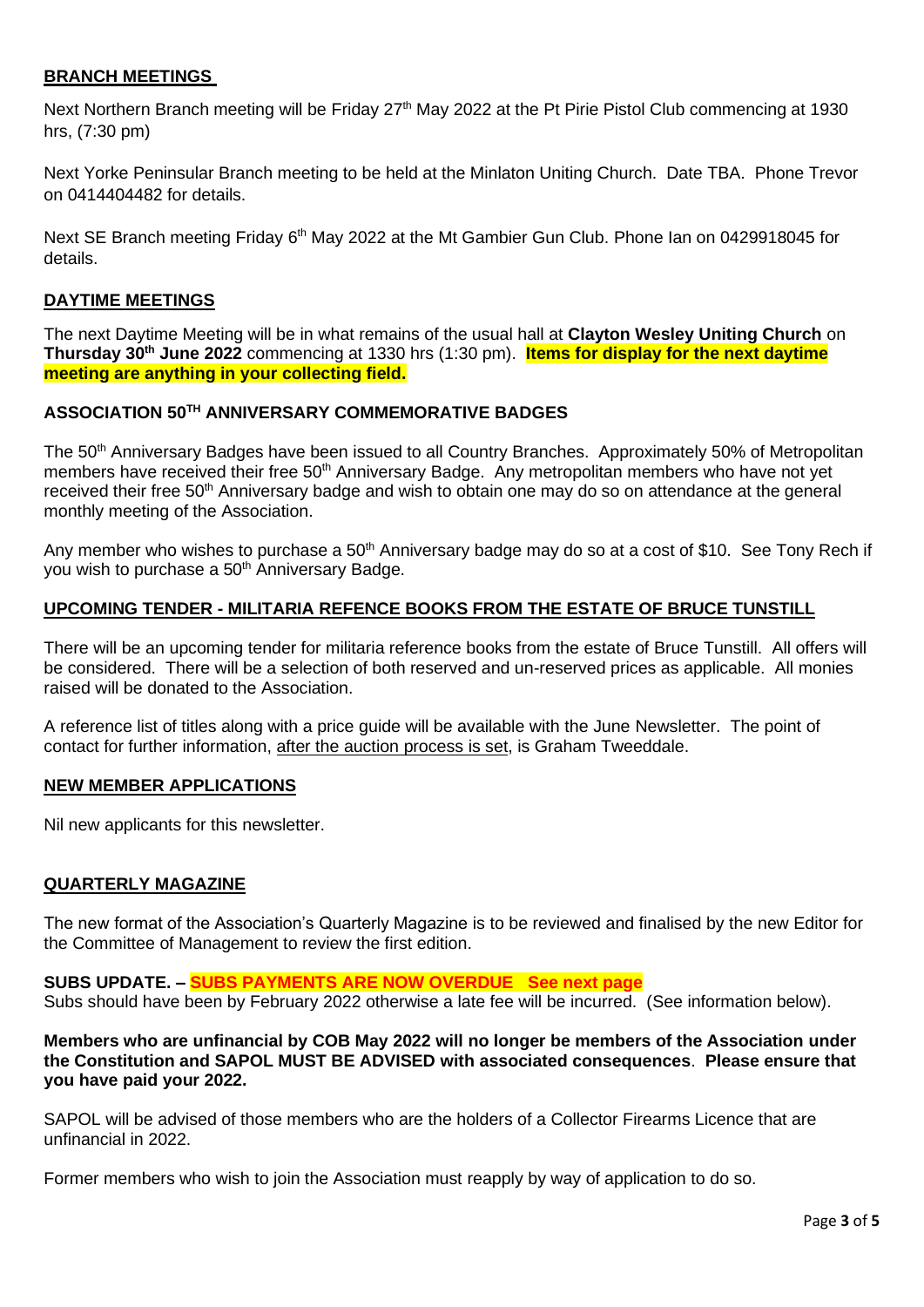The Association Constitution details the following conditions regarding subscriptions and ongoing membership of the Association:

**Due date for payment:** Subscriptions are due in January of each year but must be paid no later than 7<sup>th</sup> February of that year. (As a matter of ongoing historical practice fees are accepted without penalty up until the March AGM). If not paid, then a 50% penalty fine of the amount of the subscription can be applied. If the penalty and fee is not paid by May in the year the subscription fee is due, then the person ceases to be a member of the Association.

\*\* Subs must be paid by the **February meeting in each club year. \*\***

**In 2022 subs will recommence at the previous standard rates: - Ordinary Membership: \$50.00 Family Membership: \$65.00 & Corporate Membership: \$50.00.**

*The preferred method of payment* of Annual Subs is by **Direct Bank Payment** as below, using the following information.

**Payees Account name: Antique and Historical Arms Association of SA Inc. Beyond Bank BSB No: 325 185 Account No:** 03621686 **Description:** To include in order of priority: **Name / Subs / Year** *(See next page for example)*

#### Example only: **J. Smith Subs 2021** or if long surname: **P. Vandenburg Sub**

**The priority is your name**, so we know who has paid. **Other methods of payment** are cheque or money order **by post** to AHAASA Inc, PO Box 401, Kent Town, and SA 5071 or with cash, cheque, or money order at the **monthly meetings**. Cash does require extra handling on meeting nights, so be patient please. If possible, correct money will help save time.

#### **IT IS A LEGAL REQUIREMENT THAT WE NOTIFY SAPOL OF ANYONE WHO IS NO LONGER AN ACTIVE and FINANCIAL MEMBER OF THE A&HAA of SA Inc.**

#### **FIREARM & LICENCE CHITS**

**Please - Read this. If you ring a Committee Member or Authorised Officer and ask how to apply for a chit or why your application was rejected, you will be told to go back and read it anyway!**

**Copies of Firearms Chits and Collector Firearms Licence Endorsement Chits were attached to previous Newsletters for the convenience of members.**

Chits are still applied for in the same manner as in the past. See below for details.

To apply for a Firearm or Licence Chit you must be an Active Member. To achieve this, you must attend at least four (4) Association activities in the 12 months preceding the chit application. This is not hard to do, especially this year.

#### **LICENCE CHITS**

**Any application for a Licence Chit or Licence Continuation Chit must contain a chit** (or scan thereof if applying by email) with the following required information recorded in a legible manner: A) Your Name

- B) Your Full Address
- C) Collectors License number

You must also **include the following information in your covering letter / email:**